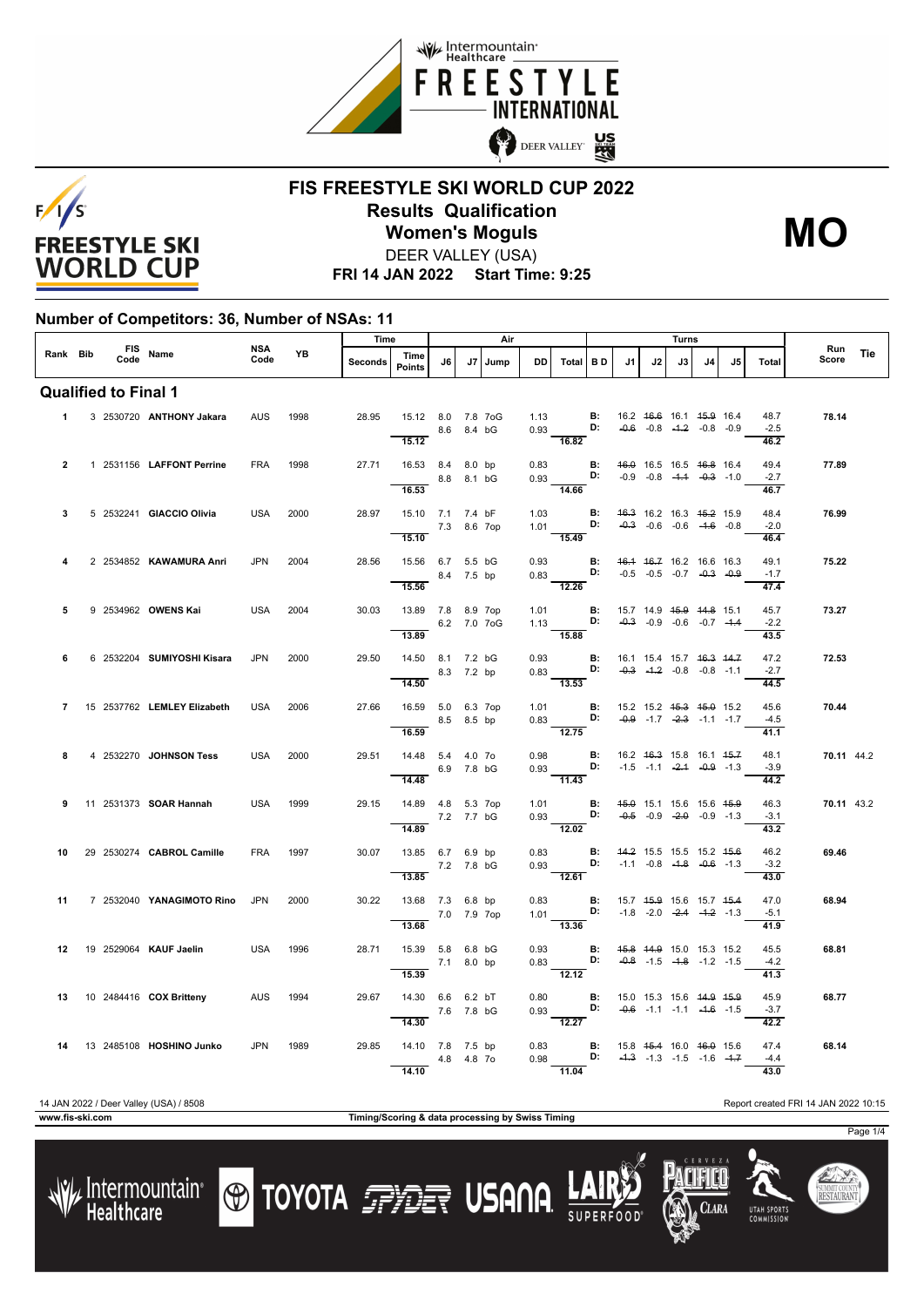



## **FIS FREESTYLE SKI WORLD CUP 2022 Results Qualification Women's Moguls MO**



**FRI 14 JAN 2022 Start Time: 9:25** DEER VALLEY (USA)

|          |  | <b>FIS</b><br>Code   | Name                                       |                    | YB   | Time           |                                         |            | Air        |           |              |                                                             |                                          |                                                | Turns |    |                                                                |    |                         |              |     |
|----------|--|----------------------|--------------------------------------------|--------------------|------|----------------|-----------------------------------------|------------|------------|-----------|--------------|-------------------------------------------------------------|------------------------------------------|------------------------------------------------|-------|----|----------------------------------------------------------------|----|-------------------------|--------------|-----|
| Rank Bib |  |                      |                                            | <b>NSA</b><br>Code |      | <b>Seconds</b> | Time<br><b>Points</b>                   | J6         |            | J7   Jump | <b>DD</b>    | Total BD                                                    |                                          | J1                                             | J2    | J3 | J4                                                             | J5 | Total                   | Run<br>Score | Tie |
| 15       |  |                      | 8 2532031 TOMITAKA Hinako                  | <b>JPN</b>         | 2000 | 29.64          | 14.34<br>14.34                          | 4.4        | 7.8 8.5 bp | 4.6 7op   | 1.01<br>0.83 | $-11.30$                                                    | <b>B:</b><br>D:                          |                                                |       |    | 15.8 15.6 15.5 46.2 45.3<br>$-0.6$ $-1.6$ $-1.6$ $-1.8$ $-2.0$ |    | 46.9<br>$-5.0$<br>41.9  | 67.54        |     |
|          |  |                      | 16 14 2484720 DUFOUR-LAPOINTE CAN<br>Chloe |                    | 1991 | 29.15          | 14.89<br>14.89                          | 5.0 4.0 70 | 8.4 7.4 bp |           | 0.98<br>0.83 | 10.96                                                       | <b>B:</b><br>D:                          | 46.0 45.4 15.8 15.3 15.4                       |       |    | $-2.0$ $-1.8$ $-2.4$ $-4.0$ $-1.4$                             |    | 46.5<br>$-5.2$<br>41.3  | 67.15        |     |
|          |  | <b>Not Qualified</b> |                                            |                    |      |                |                                         |            |            |           |              |                                                             |                                          |                                                |       |    |                                                                |    |                         |              |     |
|          |  |                      | 17  18  2533488 <b>NAKAO Haruka</b>        | <b>JPN</b>         | 2001 | 29.55          | 14.44 8.2 7.8 bG                        | 7.3 6.7 IG |            |           | 0.93         | <b>B:</b> 15.3 4 <del>5.1</del> 45.6 15.4 15.3<br>$0.94$ D: |                                          |                                                |       |    | $-4.6$ $-3.0$ $-2.2$ $-2.7$ $-2.5$                             |    | 46.0<br>$-7.4$          | 67.05        |     |
| 18       |  |                      | 20 2533204 SCHWINGHAMMER                   | CAN                | 2001 | 30.16          | 14.44<br>13.75 7.4 6.9 bG               |            |            |           | 0.93         | 14.01                                                       | <b>B:</b>                                | 15.2 45.4 15.2 45.4 15.4                       |       |    |                                                                |    | 38.6<br>45.8            | 66.21        |     |
|          |  |                      | Maia                                       |                    |      |                | 13.75                                   | 8.3 8.5 bT |            |           |              | $0.80$ D:<br>$\overline{13.36}$                             |                                          |                                                |       |    | $-2.4$ $-3.2$ $-4.4$ $-2.5$ $-1.8$                             |    | $-6.7$<br>39.1          |              |     |
| 19       |  |                      | 28 2534251 HOGG Kasey                      | <b>USA</b>         | 2003 | 29.08          | 14.97 4.8 3.8 7op<br>14.97              | 7.0 6.9 bG |            |           | 1.01         | 0.93 D: -1.9 -1.4 -2.4 -1.8 -1.7<br>$\frac{1}{10.79}$       | B:                                       | 15.2 <del>15.2</del> 15.4 15.2 <del>15.7</del> |       |    |                                                                |    | 45.8<br>$-5.4$<br>40.4  | 66.16        |     |
| 20       |  |                      | 25 2530540 GERKEN SCHOFIELD GBR<br>Makayla |                    | 1999 | 30.79          | 13.03 5.5 5.9 bG                        | 6.0 6.6 bp |            |           | 0.93<br>0.83 |                                                             | B:<br>D:                                 | 15.2 15.1 15.1 <del>14.9 15.9</del>            |       |    | $-0.9$ $-1.4$ $-1.4$ $-1.0$ $-4.4$                             |    | 45.4<br>$-3.8$          | 65.15        |     |
| -21      |  |                      | 33 2534086 CASS Sabrina                    | <b>BRA</b>         | 2002 | 31.40          | 13.03<br>12.34 6.2 6.5 bG               | 5.5 6.2 bp |            |           | 0.93         | 10.52<br>$0.83$ D:                                          | <b>B:</b>                                | 15.0 44.4 14.8 15.0 45.4                       |       |    | $-1.4$ $-4.4$ $-4.8$ $-1.4$ $-1.5$                             |    | 41.6<br>44.8<br>$-4.3$  | 63.59        |     |
| 22       |  |                      | 21 2531720 GAGNON Sofiane                  | CAN                | 1999 | 29.97          | 12.34<br>13.96 6.0 5.9 bT               |            | 4.5 5.8 IG |           | 0.80<br>0.94 | 10.75                                                       | <b>B:</b><br>D:                          | 45.7 14.9 15.6 44.8 15.2                       |       |    | $-4.5$ $-1.8$ $-2.0$ $-2.4$ $-1.9$                             |    | 40.5<br>45.7<br>$-5.7$  | 63.56        |     |
| 23       |  |                      | 17 2485348 DUFOUR-LAPOINTE CAN<br>Justine  |                    | 1994 | 29.33          | 13.96<br>14.69 7.3 6.4 bT               |            |            |           | 0.80         | 9.60                                                        | B:<br>D:                                 | 15.5 45.3 45.8 15.6 15.7                       |       |    |                                                                |    | 40.0<br>46.8            | 63.53        |     |
|          |  |                      |                                            |                    |      |                | 14.69                                   | 6.9 7.0 bG |            |           |              | 0.93<br>$-11.94$                                            |                                          |                                                |       |    | $-3.2$ $-3.6$ $-3.3$ $-2.5$ $-3.4$                             |    | $-9.9$<br>36.9          |              |     |
| 24       |  |                      | 31 2532509 WEESE Sophie                    | <b>GER</b>         | 1999 | 29.10          | 14.95 5.2 6.6 bp<br>14.95               | 7.6 7.0 bG |            |           | 0.83         | $0.93$ D:<br>11.67                                          | B:                                       | 14.0 14.0 14.5 <del>13.2 14.8</del>            |       |    | $-1.9$ $-1.9$ $-4.8$ $-1.9$ $-2.4$                             |    | 42.5<br>$-5.7$<br>36.8  | 63.42        |     |
| 25       |  |                      | 16 2531523 BROWN Berkley                   | CAN                | 2000 | 30.16          | 13.75  4.4  5.5 bG<br>13.75             | 6.2 6.9 fT |            |           |              | $0.93$ <b>B:</b><br>0.84 <b>D:</b><br>$\frac{1}{10.09}$     |                                          | 15.2    44.8    15.4    14.8    45.5           |       |    | $-1.8$ $-2.2$ $-2.0$ $-2.9$ $-1.7$                             |    | 45.4<br>$-6.0$<br>39.4  | 63.24        |     |
| 26       |  |                      | 22 2529730 ASH Sophie                      | <b>AUS</b>         | 1996 | 30.44          | 13.43  4.1  3.6 bT                      | 4.5 4.0 bG |            |           | 0.80<br>0.93 |                                                             | <b>B:</b> 45.4 14.7 15.1 44.7 15.1<br>D: |                                                |       |    | $-0.8$ $-1.4$ $-1.4$ $-4.4$ $-1.1$                             |    | 44.9<br>$-3.9$          | 61.46        |     |
| 27       |  |                      | 36 2532819 WEESE Hanna                     | <b>GER</b>         | 2001 | 29.55          | 13.43<br>14.44 7.3 6.9 bG               |            |            |           | 0.93         | $\frac{1}{7.03}$                                            | B:<br>D:                                 | 14.0 14.2 43.4 14.2 44.9                       |       |    | $-3.1$ $-1.8$ $-2.8$ $-2.5$ $-2.6$                             |    | 41.0<br>42.4<br>$-7.9$  | 60.18        |     |
|          |  |                      |                                            |                    |      |                | 14.44                                   | 5.1 6.1 bp |            |           | 0.83         | $\overline{11.24}$                                          |                                          |                                                |       |    |                                                                |    | 34.5                    |              |     |
| 28       |  |                      | 23 2532085 AMRENOVA Ayaulym KAZ            |                    | 2001 | 30.09          | 13.83 6.8 5.9 bp<br>7.4 7.6 bG<br>13.83 |            |            |           | 0.83         | 0.93 <b>D:</b> $-4.4$ $-3.4$ $-2.8$ $-3.9$ $-2.7$<br>12.23  | <b>B:</b> 43.7 45.4 14.3 14.6 14.7       |                                                |       |    |                                                                |    | 43.6<br>$-10.1$<br>33.5 | 59.56        |     |

**www.fis-ski.com Timing/Scoring & data processing by Swiss Timing**

14 JAN 2022 / Deer Valley (USA) / 8508 Report created FRI 14 JAN 2022 10:15





**O TOYOTA FILE USANA** 









Page 2/4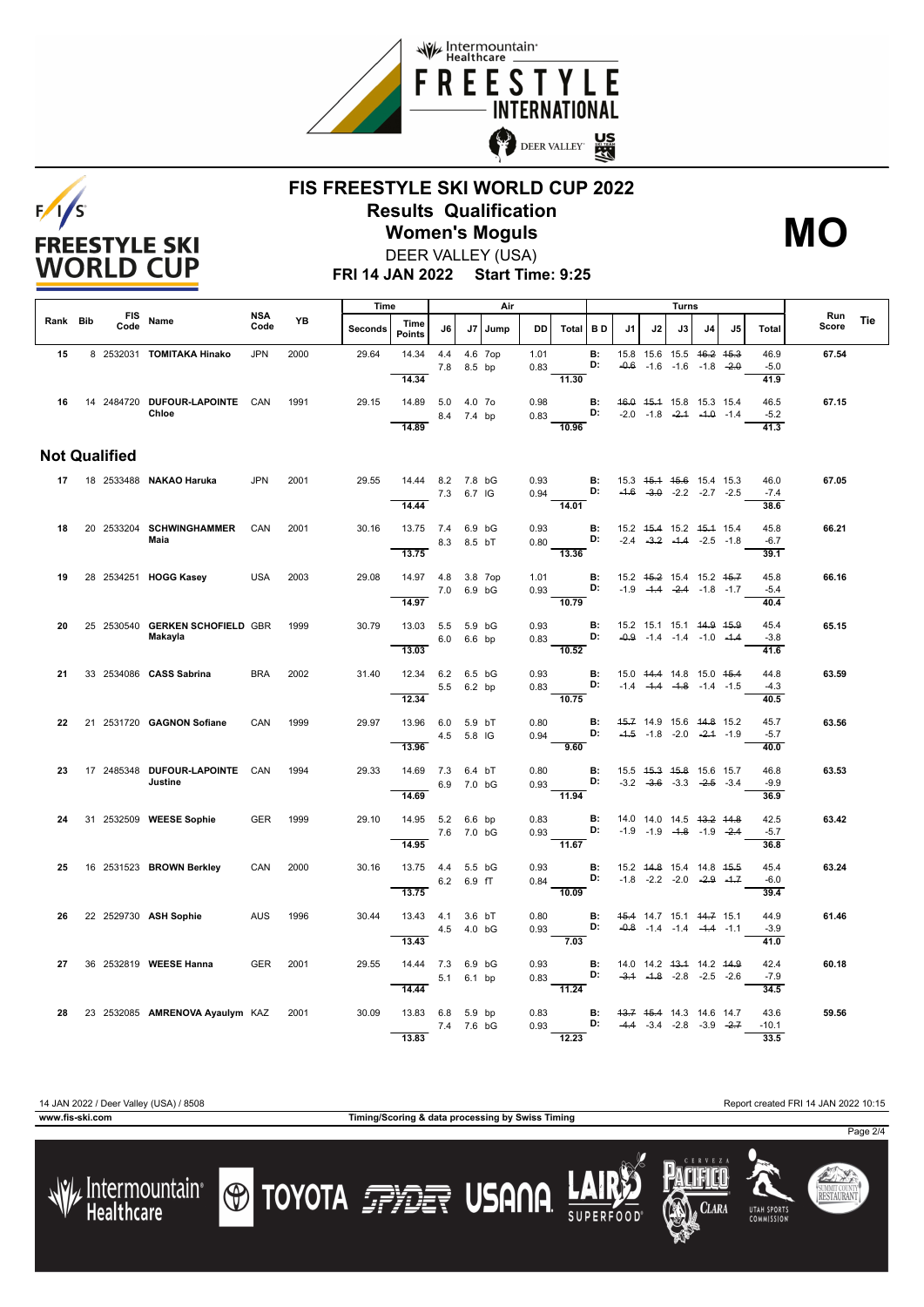



### **FIS FREESTYLE SKI WORLD CUP 2022 Results Qualification Women's Moguls MO**



**FRI 14 JAN 2022 Start Time: 9:25** DEER VALLEY (USA)

|                                |      |                    |                               |                |                       | Time  |       | Air  |          |        |           |      |           |        |                |                      |                     |              |         |            |  |
|--------------------------------|------|--------------------|-------------------------------|----------------|-----------------------|-------|-------|------|----------|--------|-----------|------|-----------|--------|----------------|----------------------|---------------------|--------------|---------|------------|--|
| <b>FIS</b><br>Rank Bib<br>Code | Name | <b>NSA</b><br>Code | <b>YB</b>                     | <b>Seconds</b> | Time<br><b>Points</b> | J6    | J7    | Jump | DD       | Total  | <b>BD</b> | J1   | J2        | J3     | J <sub>4</sub> | J5                   | Total               | Run<br>Score | Tie     |            |  |
| 29                             |      |                    | 38 2527373 HIMBURY Madii      | <b>AUS</b>     | 1994                  | 33.56 | 9.89  | 5.2  | 6.5 bT   |        | 0.80      |      | <b>B:</b> |        |                | 13.8 13.6 44.0 13.7  |                     | 12.5         | 41.1    | 52.24      |  |
|                                |      |                    |                               |                |                       |       |       | 3.3  | $2.9$ bG |        | 0.93      |      | D:        | $-0.9$ |                | $-1.7 -3.4$          | $-1.8$              | $-2.8$       | $-6.3$  |            |  |
|                                |      |                    |                               |                |                       |       | 9.89  |      |          |        |           | 7.55 |           |        |                |                      |                     |              | 34.8    |            |  |
| 30                             | 32   |                    | 2532844 HOGG Madison          | <b>USA</b>     | 2001                  | 31.20 | 12.57 | 4.5  | 5.1 bp   |        | 0.83      |      | <b>B:</b> | 14.8   |                |                      | 14.6 45.4 43.4 14.4 |              | 43.8    | 52.00      |  |
|                                |      |                    |                               |                |                       |       |       | 5.2  | 4.6 bG   |        | 0.93      |      | D:        | $-4.5$ | $-4.0$         | $-3.1$               | $-4.4$              | $-5.9$       | $-12.9$ |            |  |
|                                |      |                    |                               |                |                       |       | 12.57 |      |          |        |           | 8.53 |           |        |                |                      |                     |              | 30.9    |            |  |
| 31                             | 35   |                    | 2528169 GASPARINI Nicole      | SUI            | 1997                  | 32.09 | 11.55 | 6.2  | 5.2 bT   |        | 0.80      |      | В:        | 45.0   | 43.3           |                      | 13.5 14.0 14.2      |              | 41.7    | 49.99      |  |
|                                |      |                    |                               |                |                       |       |       | 3.7  | 4.0 bG   |        | 0.93      |      | D:        | $-3.4$ | $-3.1$         | $-4.8$               | $-3.8$              | $-4.2$       | $-11.4$ |            |  |
|                                |      |                    |                               |                |                       |       | 11.55 |      |          |        |           | 8.14 |           |        |                |                      |                     |              | 30.3    |            |  |
| 32                             | 30   |                    | 2530539 GERKEN SCHOFIELD GBR  |                | 1998                  | 33.05 | 10.46 | 0.0  | 0.0 NJ   |        | 0.00      |      | <b>B:</b> | 14.0   |                | 13.7 <del>14.3</del> | 42.9 14.2           |              | 41.9    | 41.13      |  |
|                                |      |                    | Leonie                        |                |                       |       |       | 6.1  | 5.9 bG   |        | 0.93      |      | D:        | $-6.6$ | -5.6           | $-4.6$               | $-8.6$              | $-4.3$       | $-16.8$ |            |  |
|                                |      |                    |                               |                |                       |       | 10.46 |      |          |        |           | 5.57 |           |        |                |                      |                     |              | 25.1    |            |  |
| 33                             | 27   | 2530097            | <b>RAMSAUER Katharina AUT</b> |                | 1995                  | 33.61 | 9.83  | 5.5  | 4.9 bT   |        | 0.80      |      | <b>B:</b> | 11.5   |                |                      | 40.8 11.8 12.6 43.7 |              | 35.9    | 40.36      |  |
|                                |      |                    |                               |                |                       |       |       | 3.7  |          | 5.5 bG | 0.93      |      | D:        | $-5.0$ |                | $-4.1 - 4.6$         | $-5.5$              | $-4.2$       | $-13.8$ |            |  |
|                                |      |                    |                               |                |                       |       | 9.83  |      |          |        |           | 8.43 |           |        |                |                      |                     |              | 22.1    |            |  |
| 34                             | 37   |                    | 2531939 NUNN Skyler           | GBR            | 1999                  | 33.77 | 9.65  | 4.2  | 4.9 bG   |        | 0.93      |      | <b>B:</b> |        | $13.2 +2.5$    |                      | 12.5 13.9 44.3      |              | 39.6    | 32.94      |  |
|                                |      |                    |                               |                |                       |       |       | 4.8  | 5.5 bp   |        | 0.83      |      | D:        | $-8.6$ | $-8.0$         |                      | $-8.2$ $-40.2$      | $-5.2$       | $-24.8$ |            |  |
|                                |      |                    |                               |                |                       |       | 9.65  |      |          |        |           | 8.49 |           |        |                |                      |                     |              | 14.8    |            |  |
|                                |      |                    | 39 2534866 KARIOTIS Kylie     | <b>USA</b>     | 2004                  |       |       |      |          |        |           |      |           |        |                |                      |                     |              |         | <b>DNF</b> |  |
|                                |      |                    |                               |                |                       |       |       |      |          |        |           |      |           |        |                |                      |                     |              |         |            |  |
|                                |      |                    |                               |                |                       |       |       |      |          |        |           |      |           |        |                |                      |                     |              |         |            |  |

12 2484307 **GALYSHEVA Yuliya** KAZ 1992 **DNS**

| Jury                          |                      |                   | <b>Technical Data</b> |                               |            |
|-------------------------------|----------------------|-------------------|-----------------------|-------------------------------|------------|
| <b>FIS Technical Delegate</b> | <b>VIDOVIC Roman</b> | <b>SLO</b>        | <b>Course Name</b>    | Champion                      |            |
| <b>Head Judge</b>             | ORSATTI Alberto      | <b>ITA</b>        | Length                | 248m                          |            |
| <b>Chief of Competition</b>   | ROTERMUND Konrad     | USA               | l Course / Gate Width | 20.0m / 11.0m                 |            |
| <b>Officials</b>              |                      |                   | Gradient              | $28^\circ$                    |            |
| <b>FIS Race Director</b>      | RINALDI Andrea       | <b>FIS</b>        | Pace Time             | 28.18                         |            |
| <b>Chief of Course</b>        | <b>SCHIRMAN Nat</b>  | <b>USA</b>        | Judges                |                               |            |
|                               |                      |                   | Judge 1 (Turns)       | <b>TANAKA SUNDEKVIST Tina</b> | <b>JPN</b> |
|                               |                      |                   | Judge 2 (Turns)       | <b>CLOT Monique</b>           | SUI        |
|                               |                      |                   | Judge 3 (Turns)       | KIKAJON Pär-Magnus            | <b>SWE</b> |
|                               |                      |                   | Judge 4 (Turns)       | <b>KOHLY Marion</b>           | <b>FRA</b> |
|                               |                      |                   | Judge 5 (Turns)       | <b>KLANCAR Marko</b>          | <b>SLO</b> |
|                               |                      |                   | Judge 6 (Air)         | YAKHEEV Anatoly               | <b>RUS</b> |
|                               |                      |                   | Judge 7 (Air)         | <b>SEARCH Chuck</b>           | <b>USA</b> |
|                               |                      |                   |                       |                               |            |
| Forerunners:                  |                      |                   |                       |                               |            |
| l A - MACUGA Alli             | USA                  | B - BOOTH Mckenna | <b>USA</b>            | C - DWINELL Zoe               | <b>USA</b> |

14 JAN 2022 / Deer Valley (USA) / 8508 Report created FRI 14 JAN 2022 10:15